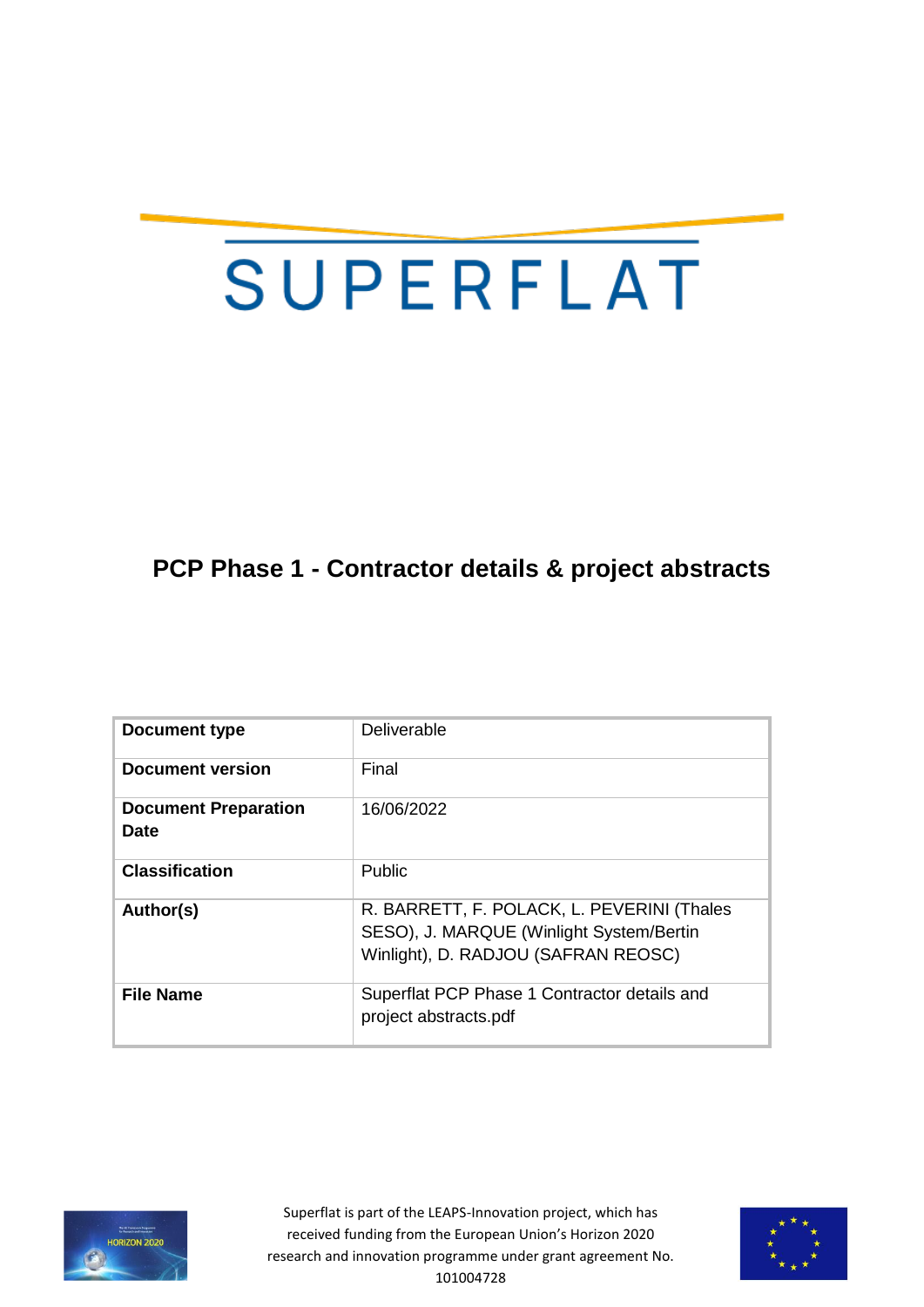As announced in the contract award notice [2022/S096-266185](http://ted.europa.eu/udl?uri=TED:NOTICE:266185-2022:TEXT:EN:HTML) for Research and development services and related consultancy services (published 18 May 2022), three contracts were placed for the Phase 1 of the Superflat PCP:

# **Contract 1**

| <b>Contractor Details</b>                                                                                                                                                                             | Type/ size of<br>legal entity | Place of performance of contract<br>activities                                                                                                                                                                         | Logo          |
|-------------------------------------------------------------------------------------------------------------------------------------------------------------------------------------------------------|-------------------------------|------------------------------------------------------------------------------------------------------------------------------------------------------------------------------------------------------------------------|---------------|
| Main contractor<br><b>Thales SESO SAS</b><br>530 rue Frédéric Joliot<br>13290 Aix-en-Provence,<br>France<br>Dr. Luca PEVERINI<br>Phone: +33 7 85 90 69 02<br>E-mail:<br>luca.peverini@thalesgroup.com | Larger<br>company             | % of contract value allocated to main<br>contractor:<br>$[100]$ %<br>% of activities for the contract performed<br>by the main contractor in EU Member<br>States or countries associated with<br>Horizon 2020: [100] % | <b>THALES</b> |
| Other consortium member(s) (if<br>applicable)<br>None                                                                                                                                                 |                               |                                                                                                                                                                                                                        |               |
| Subcontractors (if applicable)<br>None                                                                                                                                                                |                               |                                                                                                                                                                                                                        |               |

#### **Project abstract** *(+/- 1000 characters maximum)*

A number of high precision mirrors have been realized in recent years with specifications near 100 nano-radian slope errors and metrology data have been already validated by customers characterization at this level of precision. A detailed analysis of this mirror selection is proposed by inspection of metrology data recorded through each polishing sequence. The work will result in a new way to conceive the best polishing recipe and based on an innovative approach. The convergence with different initial pre-polishing conditions will be analysed by computer simulations and Dwell time calculations to verify the effectiveness of alternative polishing schemes and evaluating a new control scheme over the spatial frequency spectrum. The measurement of the instrument systematic errors and alternative statistical methods to reduce random noise will be checked on the data selected and obtained using the same metrology instruments.

# **Previous EU funding**

Is the project based on / a continuation of R&D activities that were previously funded by the EU?: NO If yes, identify this EU funding: [name EU funding programme] — [project name] — [grant number]

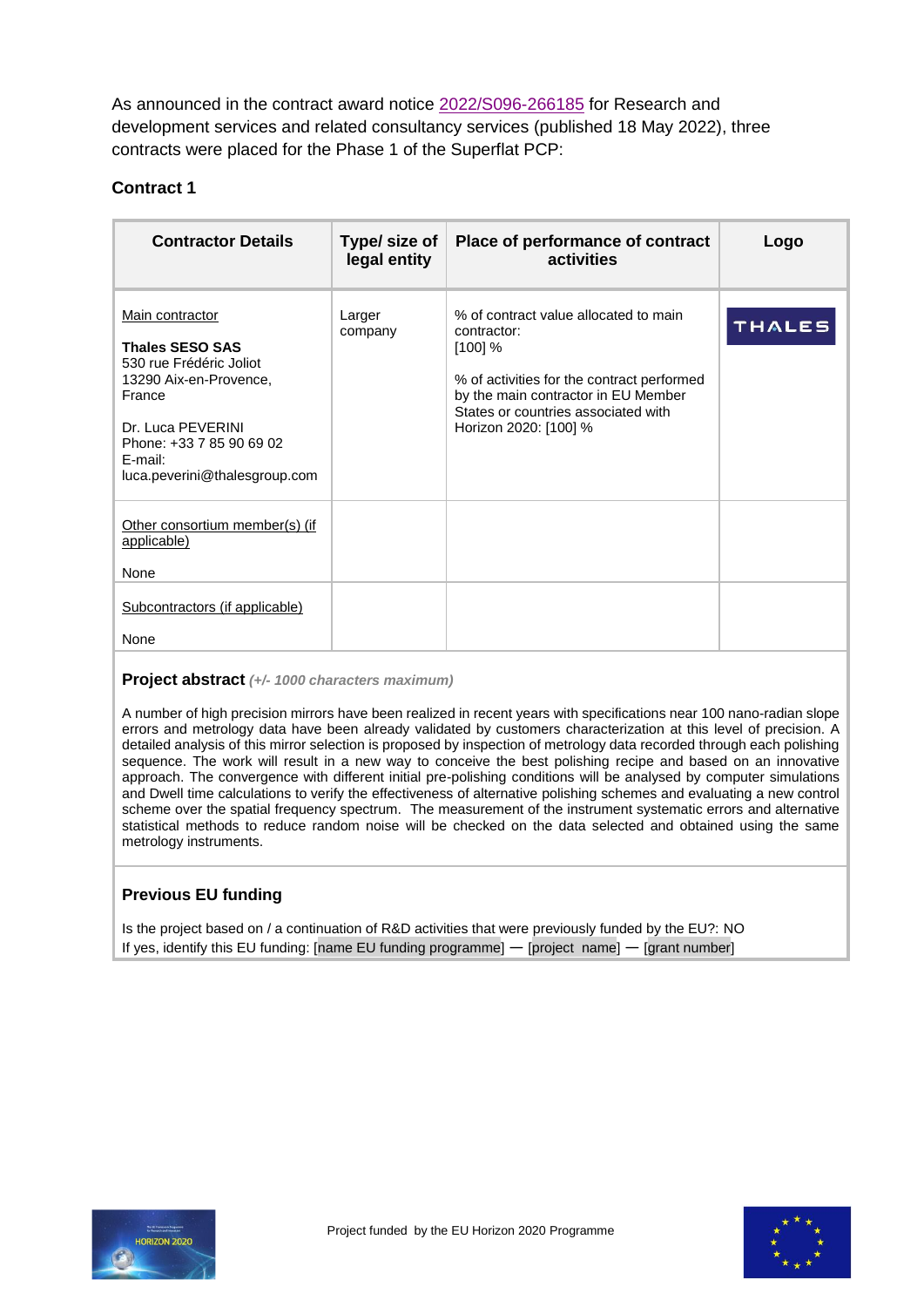# **Contract 2:**

| <b>Contractor Details</b>                                                                                                                                                                                                | Type/ size of<br>legal entity | Place of performance of contract<br>activities                                                                                                                                                                         | Logo   |
|--------------------------------------------------------------------------------------------------------------------------------------------------------------------------------------------------------------------------|-------------------------------|------------------------------------------------------------------------------------------------------------------------------------------------------------------------------------------------------------------------|--------|
| Main contractor<br><b>BERTIN WINLIGHT</b><br>135, rue Benjamin Franklin<br><b>ZA Saint Martin</b><br>84120 Pertuis<br>France<br><b>Julien MARQUE</b><br>Phone: +33 (0)4 42 60 46 66  <br>E-mail: julien.marque@bertin.fr | Larger<br>company             | % of contract value allocated to main<br>contractor:<br>$[100]$ %<br>% of activities for the contract performed<br>by the main contractor in EU Member<br>States or countries associated with<br>Horizon 2020: [100] % | bertin |
| Other consortium member(s) (if<br>applicable)<br>None                                                                                                                                                                    |                               |                                                                                                                                                                                                                        |        |
| Subcontractors (if applicable)<br>None                                                                                                                                                                                   |                               |                                                                                                                                                                                                                        |        |

#### **Project abstract** *(+/- 1000 characters maximum)*

Bertin Winlight has delivered over 600 X-ray mirrors to synchrotrons worldwide over the last 20 years. Providing mirrors with figure errors below 1nm PtV is a new difficult challenge that Bertin Winlight is happy to address. The phase 1 of this project will consist first in reviewing and better analysing the potential technologies that could respond to the needs in term of figure error, of course, but also in term of target roughness (<1Å rms) and in term of large size (>1m) and freeform capacity. We will justify the choice for a technology based on a localized chemical process.

This phase1 will also be the opportunity to prepare a complete development plan, covering phase 2 & 3, providing details on the way we will address the proof of concept, design, preparation of the testing/manufacturing equipment. Finally, we will provide during this phase the detailed design for setting up a test bench aiming at addressing the proof of concept milestone.

#### **Previous EU funding**

Is the project based on / a continuation of R&D activities that were previously funded by the EU?: NO If yes, identify this EU funding: [name EU funding programme] — [project name] — [grant number]